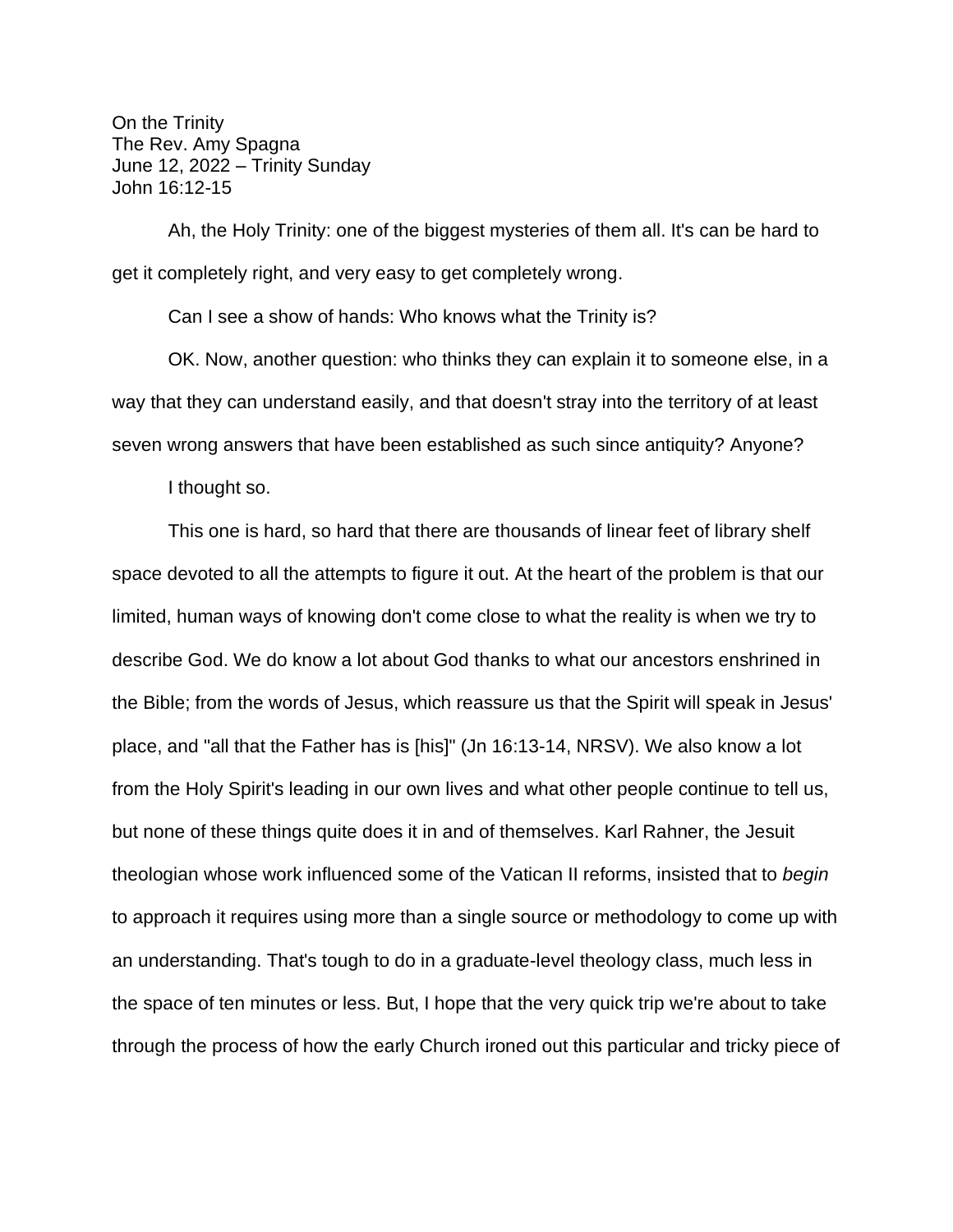doctrine will be helpful if someone asks you to explain how God can be one God, with three distinct and yet intimately connected parts.

Much of the second, third, and fourth centuries were devoted to trying to figure out what had happened in and through the person of Jesus Christ, and which of the letters, gospels, and other writings about him that were circulating should be included among the official lists of what belonged in the Bible. Communication back then was much slower than it is now, so it might take a month or two between receiving a letter, gathering some friends and trusted advisers to discuss it, and then dispatching a reply. To confess to being a Christian was also likely to get one killed, as practicing the faith was illegal in the Roman Empire until around 320 or so. However, there was no shortage of spirited debates, name-calling, and even street fights among the various groups who were convinced they were correct and their opponents were damnably wrong.

Among these factions were people like Marcion, who didn't think the God of the Hebrew Scriptures was, in fact, God; the Arians, who believed that Jesus was only a human; and the Montanists, who rather aggressively argued that the Holy Spirit and its ongoing enabling of prophecy was much more important than the "mainstream" thinkers of the day believed it was, much less were comfortable exploring. Nearly all of these arguments hinged on figuring out how Jesus could be both fully God and fully human, contained in the same package. (In Greek, that argument basically hinges on ONE letter – and it makes all the difference in saying Jesus is merely LIKE God, or made of the very same stuff as God.)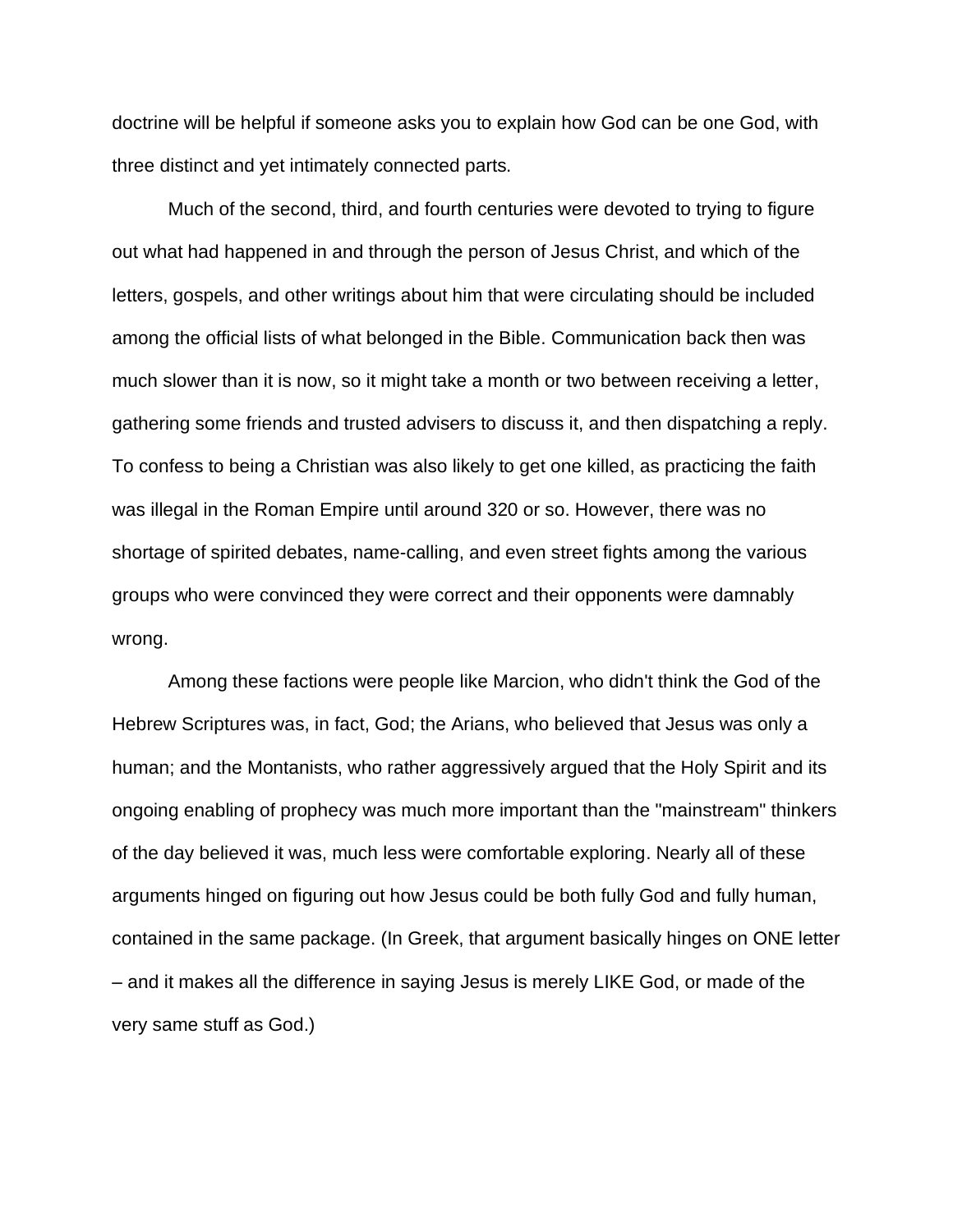Most of the writings which were left from that time period focus on these unique and very complex problems, most especially that posed by Jesus. Tertullian, a North African bishop of the late  $2<sup>nd</sup>$  century, was one of the first to advance the concept that the "… Father, the Son, and the Holy Ghost are the very selfsame Person" and that "All are of One, by unity (that is) of substance."<sup>1</sup> By the time the so-called great ecumenical councils started up in the middle of the 4<sup>th</sup> century, this had become the accepted position, along with the absolute necessity for Jesus to be both fully human and fully God. Without that, all of the arguments about salvation, the cross, and resurrection don't hold up to scrutiny, because, in the words of Gregory of Nazianzus, who chaired the second council in 381, "that which has not been assumed has not been saved."

So if you add all this up, and put it into a blender with some very opinionated bishops, the growing divide between the Greek-speaking and Latin-speaking halves of the Roman Empire, and the emperor Constantine's use of religion as a political tool, and voila, what you get is what we know as the "Nicene Creed," that lengthy and allencompassing statement of the basic tenets of the Christian faith which has been a fixture of Anglican liturgy since 1549. Is it perfect? No. Do you have to believe every word of it? Also no. It's just the beginning, the foundational document on which the whole organization has grown and developed since its first draft was published in 325.

What's it got to do with us?

It can be hard to translate the God of scholarly debate to the God we know through our lived experience, and vice versa. But, we don't work on this challenge in a vacuum. We have each other, the lived experiences of God as God acts in the world,

<sup>1</sup> Tertullian, *Against Praxeas*. https://www.newadvent.org/fathers/0317.htm [accessed June 8, 2022].